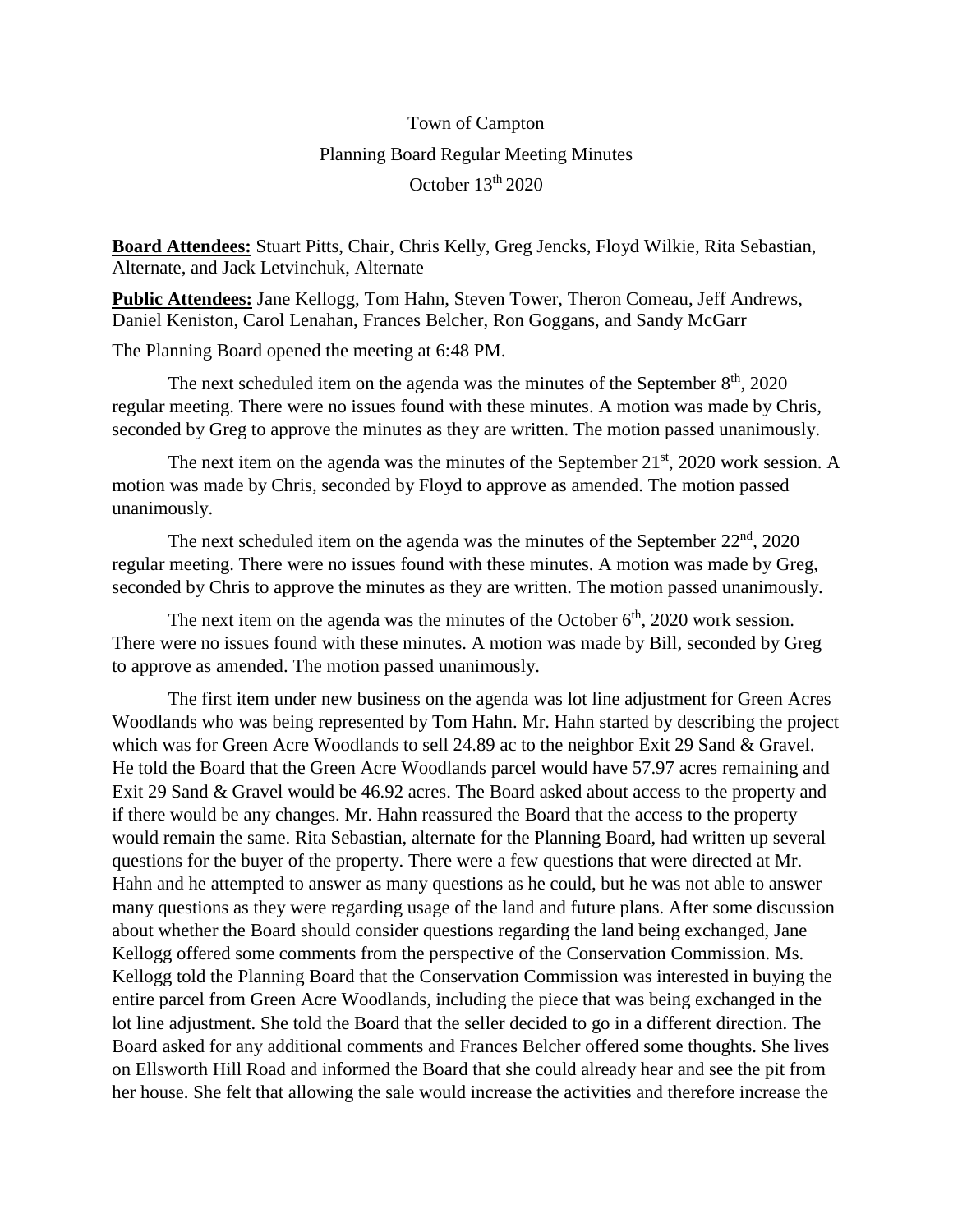impact. The Board was urged by some of the citizens at the meeting to consider getting more information before they allow for the lot line adjustment. At several points in the meeting, there was mention of four vernal pools that were in the area that was being exchanged and concern for the wellbeing of the wetlands was a major topic of discussion. The Board reiterated that this is a sale of land between two people and that they would be able to address some of these concerns once the intention of the buyer was confirmed. The Board also mentioned that any environmental impact would be regulated by the State, which would make sure the proper precautions and paperwork were filed before any work was done on the land. There was a motion by Greg Jencks to approve the lot line adjustment, seconded by Floyd Wilkie. The motion passed unanimously.

The next item on the agenda was a lot line adjustment for Theron Comeau who was being represented by Steven Tower. Mr. Tower started by describing the location of the property as well as the amount of land that was being transferred between Mr. Keniston and Mr. Comeau. Mr. Tower described the land as wooded land and said there was no intention to develop the land. The Board asked if there were any comments from the audience. Sandy McGarr said she had a question about the lot line adjustment regarding land ownership. She wanted to know if her neighbor would be changing. After consulting the map, the Board and Mr. Tower determined that the land that was being exchanged was south of Mrs. McGarr's property. The Board asked if she had any additional questions and was told that that was it. A motion was made by Floyd Wilkie to approve the lot line adjustment, seconded by Greg Jencks. The motion passed unanimously.

The next item on the agenda was a site plan review for Jeff Andrews. Maps were handed out to the members of the Board. Mr. Andrews pointed out the additional lighting that he added to the map. Mr. Andrews assured the Board that he would not be changing the footprint at all, he just wanted to change the usage to allow for the storage units. The Board asked Mr. Andrews about his signage. The applicant told the Board that he will be using the existing sign posts. Some on the Board mentioned the date on the survey, which showed a couple culverts. The Board asked if the culverts were even installed. The applicant didn't know if the culverts have been installed, but thought it shouldn't matter. Bill thought the culverts would not really be necessary. The conversation turned to the status of the road, Shannon Drive. After some discussion between Bill and Mr. Andrews, the Board confirmed that this property was off of Beebe River Road and the project was not affected by the status of Shannon Drive. Finally, the Board expressed some concern about a letter that was provided by the Fire Chief. The letter informed the Board that Mr. Andrews had not come to him and informed him about the project. The Board told Mr. Andrews that he needed to work with the Fire Chief to follow fire code and safety guidelines. A motion was made by Greg Jencks to approve the site plan review with the condition that the Fire Chief is satisfied that Mr. Andrews has met fire and safety guidelines, seconded by Chris Kelly. The motion passed unanimously.

The last item under new business was a review of the approved building permits. There were no questions about any of the building permits.

The final item on the agenda was privilege of the floor. The Board discussed if they wanted to do another work session to review the rest of the ordinance on their own. There was